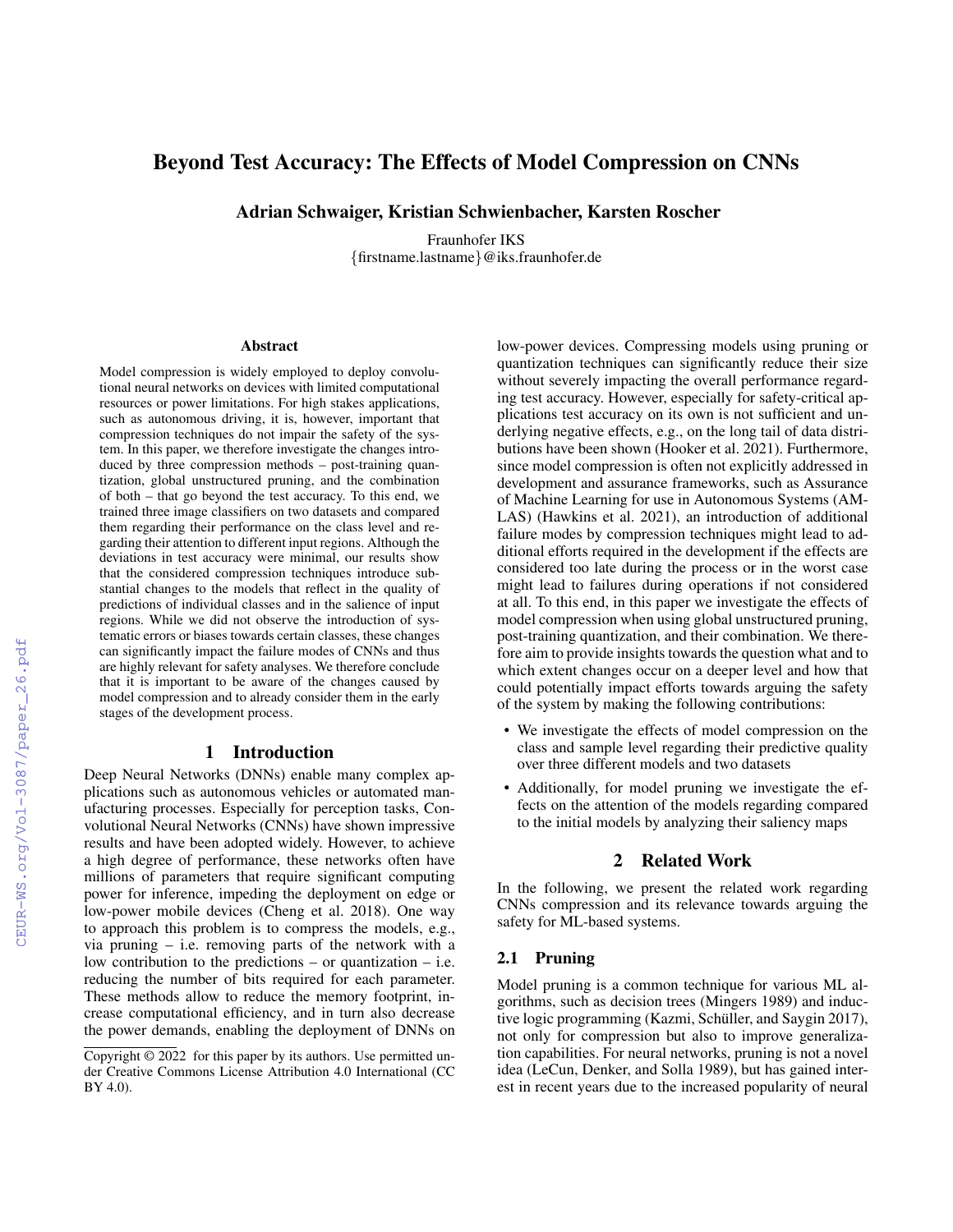networks and the need to deploy them on computationallyrestricted devices (Cheng et al. 2018). Pruning generally can be performed either in a structured (He et al. 2018) or unstructured (Han, Mao, and Dally 2016) manner. The first one removes – based on a norm for scoring the importance of the individual elements – connected groups of parameters, e.g., on a per-channel or per-filter basis. The structured approach therefore not only provides improvements regarding memory usage, but also provides reduced inference times on regular hardware. Compared to structured pruning, unstructured pruning removes individual parameters, allowing to decrease model sizes significantly more while retaining test accuracy. Since only individual parameters are removed, the overall network structure does not change and sparsity is introduced. Therefore, specialized hardware is required to benefit from inference speedups besides the improvements in memory requirements (Luo and Wu 2020). ML frameworks, such as PyTorch or TensorFlow, come with implementations for the most common pruning techniques. Beyond that, research continues in that domain, for instance, AutoPruner (Luo and Wu 2020) improves significantly upon the state-of-the-art by combining pruning and fine-tuning steps, EagleEye (Li et al. 2020) proposes an efficient evaluation strategy to identify the best performing subnetworks as pruning candidates, and with ShrinkBench (Blalock et al. 2020) a benchmarking framework has been proposed to facilitate the comparison of pruning techniques.

## 2.2 Quantization

Another widespread model compression technique is quantization that aims to reduce the number of bits required to represent the parameters of a DNN. DNNs are usually trained on hardware accelerators, such as GPUs or TPUs, that use floating points, usually 32bit or 16bit, to represent the parameters. A common technique is to quantize the parameters to 8-bit integers, effectively reducing the size by a factor of 4 or 2 respectively and allowing the exploitation of 8-bit optimized computations of mobile CPUs, while having minimal impact on the model performance (Wu et al. 2016). In practice, post-training quantization and quantization-aware training are common. With post-training quantization, the parameters of a model are quantized after the training phase without requiring any fine-tuning. In contrast, quantizationaware training models the parameter quantization during training and is able to achieve even lower bit-widths. As with pruning, both variants have implementations in common ML frameworks. Research in that domain focuses on achieving lower bit-widths, while only minimally impacting the performance of models (Banner, Nahshan, and Soudry 2019; Hubara et al. 2018) or on further simplifying the quantization process, e.g., by eliminating the need for calibration data (Cai et al. 2020).

## 2.3 Further Model Compression Techniques

Besides pruning and quantization, other model compression techniques have been proposed. For instance, N2N learning (Ashok et al. 2018) removes parts of a network and afterwards shrinks them using a reinforcement learning approach. With Knowledge distillation, one or more networks

are trained to serve as teacher models which a smaller student model is trained to mimic (Hinton, Vinyals, and Dean 2015). Approaches based on low-rank factorization such as (Swaminathan et al. 2020) use matrix decomposition to reconstruct linear transformations of a network into counterparts with less redundancy and therefore fewer parameters. Lastly, although not necessarily a compression technique, neural architecture search can be utilized to find efficient architectures as is done, e.g., in MnasNet (Tan et al. 2019) that optimizes towards the real-world inference latency of DNNs.

#### 2.4 Effects of Model Compression on Robustness

Compressed models have been extensively studied regarding their robustness against adversarial attacks. For instance, (Bernhard, Moellic, and Dutertre 2019) concluded that post-training quantization and quantization-aware training slightly improve the robustness of a network against attacks. Similarly, (Duncan et al. 2020) found that quantization can reduce the transferability of adversarial examples by up to 50%. The adversarially trained model compression framework (Gui et al. 2019) incorporates objectives regarding adversarial robustness in the compression process to further improve upon it. Apart from adversarial examples, some research has been conducted regarding other aspects of robustness. For instance, (Ferianc et al. 2021) demonstrated that a uniform quantization scheme does not considerably impact the quality of uncertainty quantification in Bayesian neural networks. (Hooker et al. 2021) studied the effects of model compression beyond test accuracy and found that a small subset of the data is systematically more impacted and that the sensitivity towards distributional shifts correlates significantly with model sparsity.

## 2.5 Safety Assurance for ML-based Systems

Arguing the safety of ML-based systems is an emerging field and highly relevant to enable the use of ML in safety-critical applications. A promising direction are holistic assurance strategies (Burton, Gauerhof, and Heinzemann 2017) that incorporate an analysis of the operational domain and the system, as well as a sound validation and verification strategy to design confidence arguments that provide evidence towards the safety of the system (Burton et al. 2019). The approach itself is domain agnostic and so far has been applied to, e.g., the automotive (Burton et al. 2021a) and medical (Picardi et al. 2019) domain. While it provides a general framework towards arguing the safety of ML-based systems and frameworks such as AMLAS (Hawkins et al. 2021) provide additional guidance, further research regarding the design of safe ML algorithms and effective testing methods is required to provide sufficient evidence for the assurance case.

## 3 Evaluation

In this section, we discuss our results and observed findings regarding the changes beyond test accuracy introduced when compressing image classifiers with pruning or quantization techniques.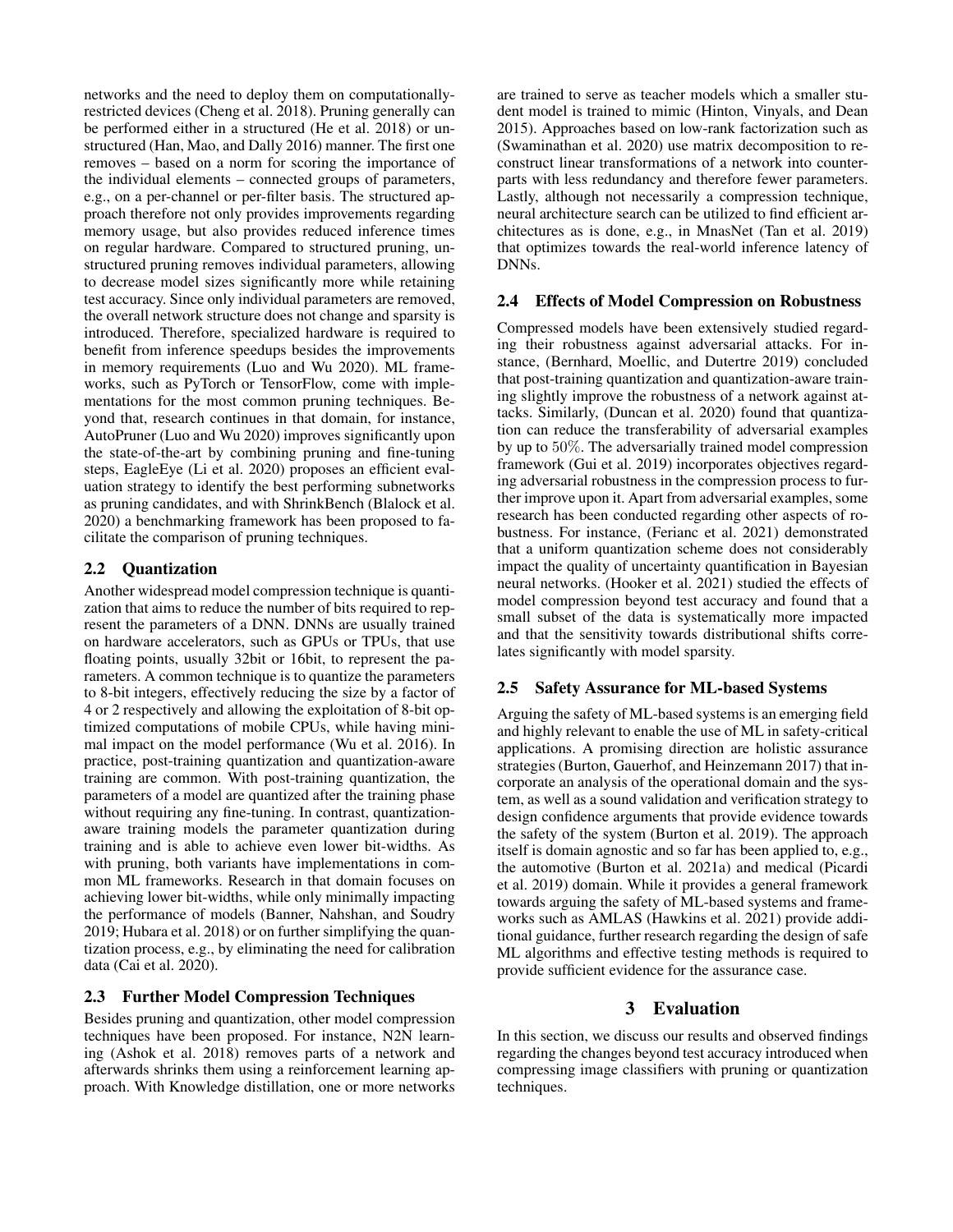### 3.1 Design of Experiments

To analyze the influence model architecture, we considered three different networks. A ResNet-18  $(-11m)$  parameters) (He et al. 2016) for its widespread usage, a SqueezeNet  $(\sim 750k$  parameters) (Iandola et al. 2016) for its computational efficiency, and a LeNet-5 ( $\sim$  62k parameters) (Lecun et al. 1998) for its small size. We trained the models on CIFAR-10 (Krizhevsky 2009) and the German Traffic Sign Recognition Benchmark (GTSRB) (Stallkamp et al. 2011). CIFAR-10 consists of 60,000 32x32px images, equally divided into 10 classes, e.g., *cat, dog, automobile, or ship*. GT-SRB contains 51,839 images of 43 different German traffic signs that we rescaled to 32x32px. The distribution of the traffic signs thereby is imbalanced, with the most frequent sign, *Speed limit (50 km/h)* occurring more than 10 times as often as the least frequent one, *Dangerous curve to the left*. The class imbalance within GTSRB allows us to study if any negative biases towards the underrepresented classes are introduced by the model compression techniques.

We trained each model by minimizing the negative loglikelihood using Adam as an optimizer. To prevent overfitting, we stopped the training after the loss did not decrease for 40 epochs. To improve the base accuracy on CIFAR-10, we transformed each image at each epoch by randomly flipping it horizontally and by randomly cropping it back to 32x32px after adding a 4px padding each side.

To compress the models, we used the implementations for pruning and quantization provided by the ML framework PyTorch. We choose global unstructured pruning, using the L1 norm to score the parameters of the model, whereby the ones scored lowest are removed. We applied no subsequent fine-tuning as it yielded the best results in our experiments. Compared to structured pruning it is not as applicable to practical applications, as without sparse tensor computations it only affects the memory requirements of the model. However, unstructured pruning is widely considered in academia (LeCun, Denker, and Solla 1989; Renda, Frankle, and Carbin 2019) and with improvements in sparse tensor support on embedded hardware might become the predominant method for practical applications in the future. After the training phase, we pruned each model with the target to maximize the amount of dropped connections while maintaining a comparable level of accuracy to the original model.

For quantization, we chose a non-intrusive post-training approach with per-channel bit allocation, as it gave the best results in our experiments. We chose to quantize the weights of all models once to 8bit and once to 4bit. The first case enables the utilization of integer-based hardware accelerators, while the second one would require specialized hardware to gain additional benefits, apart from increased memory efficiency, compared to the 8-bit variant. The activation precision was kept at 8bit for both cases, as values below that severely impacted the accuracy of the models. Finally, we also combined both compression approaches by quantizing the pruned models with 8-bit precision for weights and activations. Table 1 lists all models and their compressed variants, stating their test accuracy and memory footprint. We do not provide a measure of the inference time as it greatly depends on the execution platform, e.g., if it can exploit the



Figure 1: Difference (in percentage points) between the confusion matrices for the uncompressed and pruned ResNet-18 trained on GTSRB. Targets and predictions are ordered by the frequency of the respective class with class 2 being the most frequent and class 0 being the most infrequent one.

sparseness of the pruned models or if it is optimized towards floating point or integer computations.

For the evaluation, we additionally generated saliency maps by computing the gradients for each input pixel regarding the target class and normalizing them to the range  $[0; 1]$ following (Simonyan, Vedaldi, and Zisserman 2014). Since PyTorch does not support gradient calculation for quantized tensors, we only generated saliency maps for the original and pruned variants of the models.

#### 3.2 Results and Discussion

Table 1 shows the test accuracies of all configurations. Most configurations show only a slight drop in accuracy of less than 1 percentage point (pp), with the exception of some networks quantized with 4-bit weight precision. These are not considered further in the following sections as their substantial drop in accuracy already implies significant changes.

#### 3.3 Changes at the Class Level

Pruning The accuracy on the entire test dataset did not reduce significantly after applying pruning for most configurations as Table 1 shows. However, we observe significant changes at the class level for many configurations, especially for GTSRB. For instance, Figure 1 shows the difference between the confusion matrices for the original and pruned ResNet-18 on GTSRB. While the test accuracy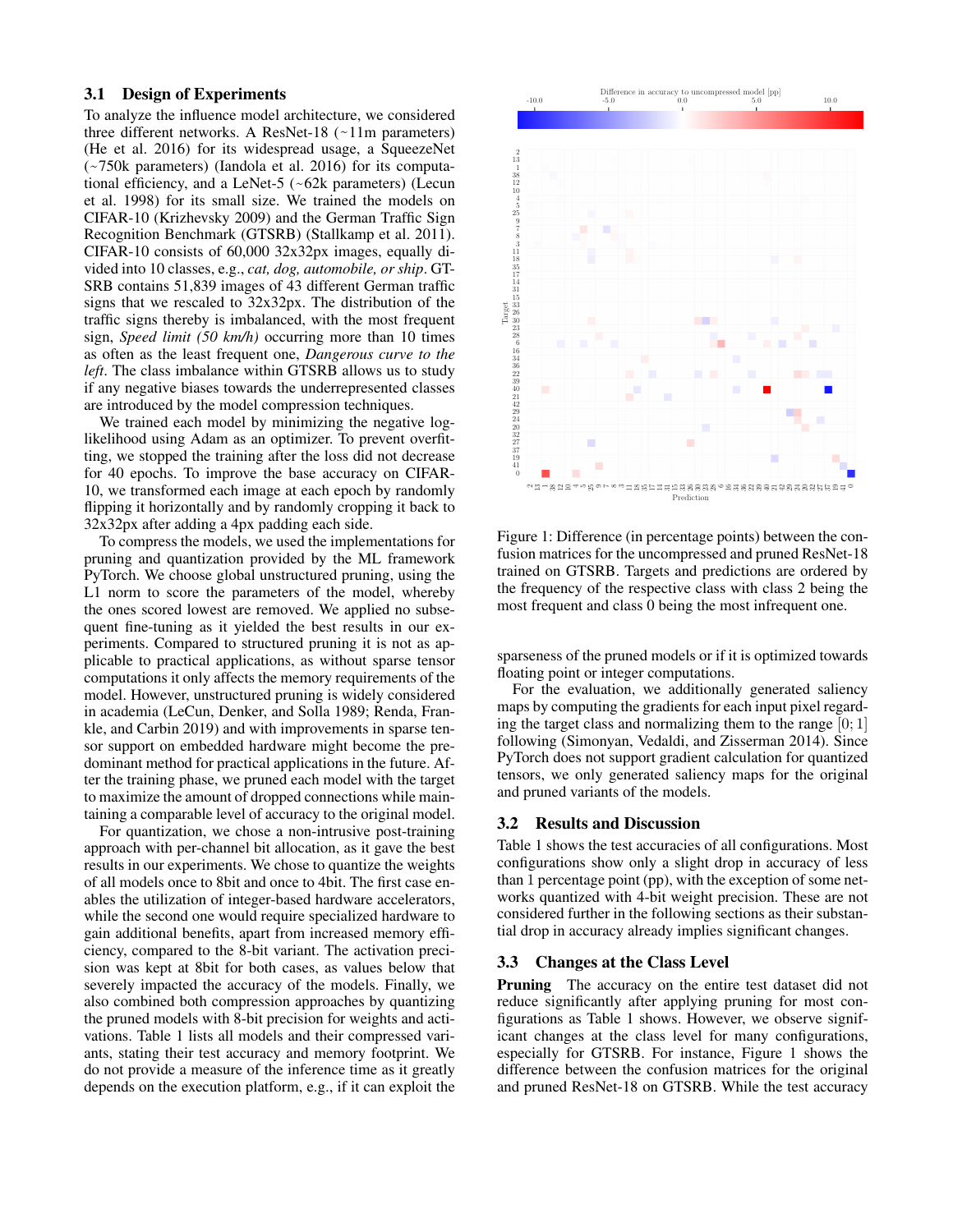| Architecture | Dataset      | Percentage<br>Pruned | Uncompressed<br>Accuracy | Pruning<br>Accuracy<br><b>Difference</b> | 4-bit Quant.<br>Accuracy<br>Difference | 8-bit Quant.<br>Accuracy<br>Difference | Pruning $+$<br>8-bit Quantization<br><b>Accuracy Difference</b> |
|--------------|--------------|----------------------|--------------------------|------------------------------------------|----------------------------------------|----------------------------------------|-----------------------------------------------------------------|
| LeNet        | <b>GTSRB</b> | 54.8%                | 92.3%                    | $-0.4$ pp                                | $-0.4$ pp                              | $-0.2$ pp                              | $-0.7$ pp                                                       |
|              | $CIFAR-10$   | 39.8%                | 74.8%                    | $-0.5$ pp                                | $-7.9pp$                               | $-0.1$ pp                              | $-0.6$ pp                                                       |
| SqueezeNet   | <b>GTSRB</b> | 49.4%                | 93.0%                    | $-0.8pp$                                 | $-2.2pp$                               | $-0.2$ pp                              | $-0.8$ pp                                                       |
|              | $CIFAR-10$   | 49.4%                | 84.5%                    | $-0.4$ pp                                | $-4.0pp$                               | 0 <sub>pp</sub>                        | $-0.4$ pp                                                       |
| ResNet-18    | <b>GTSRB</b> | 67.4%                | 95.4%                    | 0 <sub>pp</sub>                          | $-0.2$ pp                              | $-0.1$ pp                              | $-0.1$ pp                                                       |
|              | $CIFAR-10$   | 72.4%                | 86.5%                    | 0pp                                      | $-0.9$ pp                              | $-0.1$ pp                              | $-0.2$ pp                                                       |

Table 1: Accuracies on the test dataset for each model and its compressed variants. The column *Percentage Pruned* states how much of the respective network was removed and only applies to the *Pruning* and *Pruning + Quantization (8bit)* variants. Significant deviations in accuracy of more than  $1pp$  from the uncompressed model are indicated in bold.

stayed the same, the accuracies and confusions of a few individual classes change significantly. As an example, class 0 (*Speed limit 20km/h*) is confused ~8pp more often with class 1 (*Speed limit 30km/h*) but on the other hand, class 40 (*Roundabout mandatory*) is mistaken ~11pp less often as class 37 (*Go straight or left*). Furthermore, class 40 is predicted more accurately by  $\sim 11pp$  whereas the accuracy of class 0 drops by  $\sim 10pp$ . Many more classes have changes in the accuracy or confusion in the range of up to  $4pp$  that – depending on the concrete application – might also be relevant. Upon closer inspection, we find that for class 40 the correct predictions of the uncompressed model are a proper subset for the ones of the pruned network. For the remaining samples that were only predicted correctly by the pruned model, we find that the confidence is between  $18pp$  and  $24pp$ higher for the pruned model. This means, that for these particular samples there is a significant difference in how much support each of the networks generates for them and the increase in the correct predictions for this class by the pruned model is not just based on slight differences. Figure 2 summarizes the difference in confidence for the predicted class between the uncompressed and pruned ResNet-18. While the vast majority of predictions show a similar ( $\leq 2.5pp$ ) confidence, for some samples the confidence changes significantly, up to 27.5pp. Although this only affects a small subset of all samples and the overall number of samples that are predicted differently is small with 0.6%, it is something to be aware of since it might have been caused by the introduction of additional failure modes. Depending at which stage of the system development model compression is considered this might have several implications. In the worst case, if model compression is performed immediately prior to the deployment without an extensive verification phase afterwards, these failure modes are not addressed, potentially leading to system failures during operations. But even in cases, where it is considered before the model verification it can significantly impact the development. As additional failure modes must be met with proper mitigation measures – e.g., in the form of safety monitors or considerations regarding the operational domain –, the development process can be prolonged if model compression is not considered as

integral part of the system development.

For GTSRB, the overall effects regarding pruning are similar but more pronounced for LeNet and SqueezeNet compared to the ResNet-18. Here, for some classes the change in confusion or accuracy is a bit more noticeable with up to 15pp and the proportion of samples that are predicted differently is higher with 3.5% and 3% respectively. Also the mean difference in the confidence for each sample is significantly increased, even to the extent where a small fraction of samples for one variant generates full support for the target class and for the other one none, as Figure 3 highlights. The increase in the observed effects is likely due to the smaller initial sizes of LeNet and SqueezeNet compared to the ResNet-18. Although 72% of the ResNet-18's connections were pruned, it still has more than 7 times (SqueezeNet) and 89 times (LeNet) the number of parameters, potentially still containing redundant features.

One important finding on the imbalanced GTSRB is that pruning did not introduce significant biases against the infrequent classes for any of the networks. This also is evident when considering the diagonal in Figure 1, where no correlation between the change in accuracy and the frequency of the class is present. It is to mention, that the significant drop in accuracy for the most infrequent class 0 is only present for ResNet-18, for the other networks it is not present.

On CIFAR-10, the overall effects of pruning are similar to GTSRB but significantly less pronounced as Figure 4 shows. For SqueezeNet and LeNet the change in class-wise accuracies does not exceed 2.5pp or 4pp respectively. However, for these two networks it is to note that the overall number of samples that are predicted differently by the uncompressed and pruned variant is increased with 4.2% and 7.2% respectively. Referring to Figure 4 this effect can be explained as a result of previously wrong predictions that after applying pruning to the network are still predicted incorrectly but towards another class. Here, it is to highlight that for the classes *airplane* and *horse* this effect is the most prominent, with the first one being overall predicted less and the latter one being predicted more often by the pruned network, therefore introducing a slight bias respectively against or towards these classes. Overall, the increase in the intra-class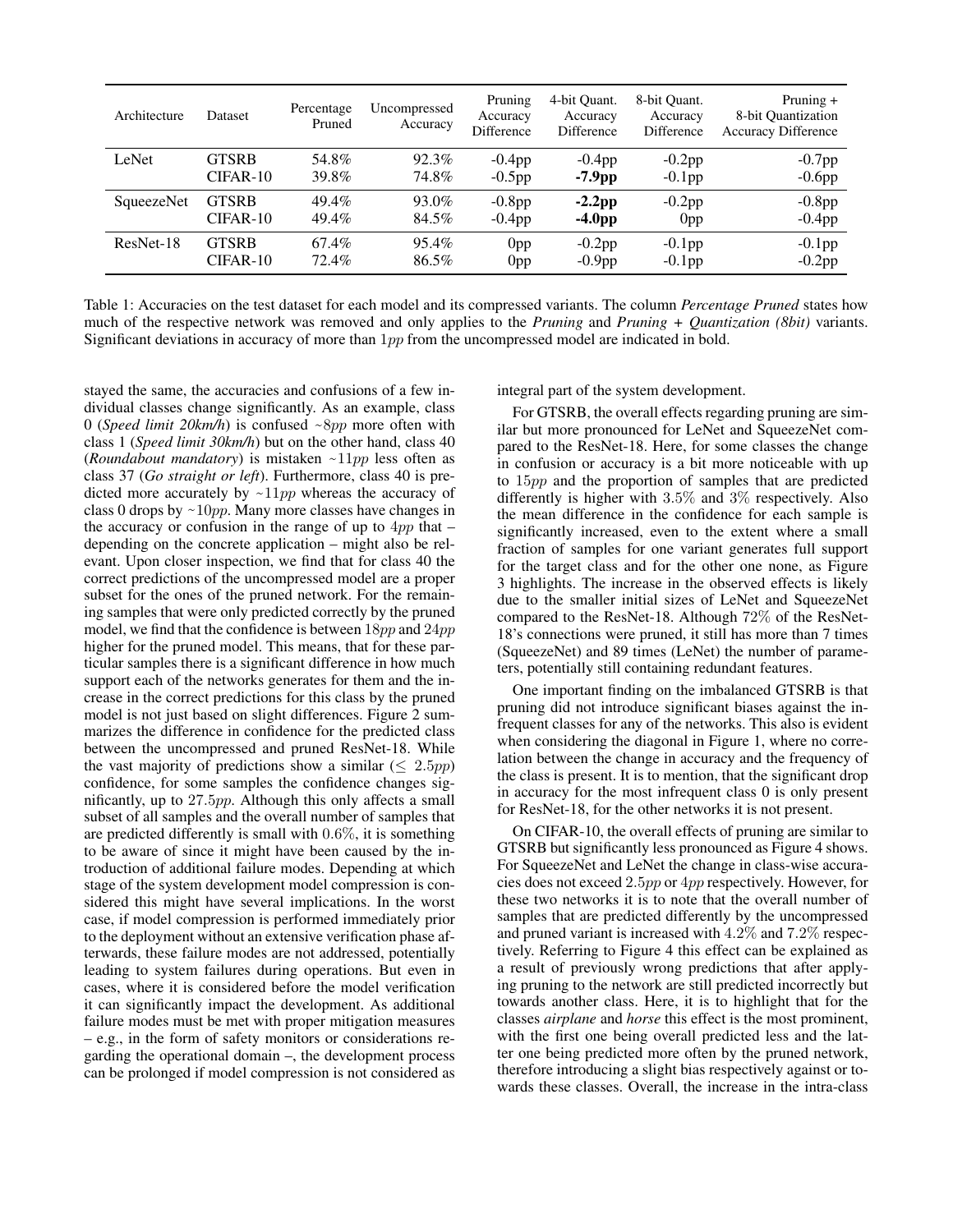

Figure 2: Difference (in percentage points) between the confidence in the target class for the uncompressed and pruned ResNet-18 trained on GTSRB. The upper plot shows the difference where the predictions of the both networks differ, the lower one where they are equal. In parenthesis we state the number of samples underlying the respective diagram, e.g., the  $n = 77$  in the upper plot shows that for 77 samples the uncompressed and pruned model yielded a different classification result.

confusion compared to GTSRB likely can be attributed to the different complexity of the tasks. While GTSRB has only very limited inter-class variance – a *Speed limit (20km/h)* sign always has the same shape and surface, the differences in the images stem from different lighting, viewing angles, etc. – for CIFAR-10 samples from the same class can vary greatly, increasing the likelihood of confusion.

Lastly, considering ResNet-18 on CIFAR-10, virtually no difference is observable between the uncompressed and pruned network. Only two samples are predicted differently and neither the uncompressed nor the pruned variant arrive at the correct prediction. Additionally, the confidence difference regarding the predicted class between both variants in all cases is  $\leq 2.5pp$ . The likely reason for this similarity is that although 72.4% of the network have been pruned, the pruned network still contains enough redundancy to mimic the initial model and further pruning would be required to elicit any effects. In turn this also highlights that if pruning is performed conservatively and not to the absolute limit, i.e. until even slight changes in the overall accuracy are noticeable, a compressed variant might be achievable that virtually mimics the initial network.

Quantization Referring to Table 1, 8-bit quantization shows very limited impact on the overall accuracy while 4 bit quantization (with 8-bit activation precision) in half of the experiments shows a significant drop in accuracy, a com-



Figure 3: Difference between the confidence in the target class for the uncompressed and pruned SqueezeNet trained on GTSRB. The upper plot shows the difference where the predictions of the both networks differ, the lower one where they are equal.

mon observation regarding the low precision in combination with the static post-training quantization scheme (Banner, Nahshan, and Soudry 2019). For GTSRB, we again observe changes on the class level introduced by the quantization – but to a slightly lesser extent compared to pruning, although in most cases also reducing the test accuracy lesser – as Figure 5 depicts. The same observation can be made for SqueezeNet and LeNet, where the maximum extent of the change in confusion or accuracy is up to  $6pp$  or  $12pp$  respectively. Comparing the differences in the confusion matrices for pruned and quantized networks, it is also evident that classes are not necessarily affected in the same way by both compression methods. This hints towards the finding that not only samples that are challenging for the uncompressed model are affected but that the compression techniques can potentially affect any sample. Regarding CIFAR-10, we again report the overall similar but significantly reduced effects compared to GTSRB, as we already observed for pruning, with the exception that the ResNet-18 also is slightly affected with changes in confusion and accuracy, up to 0.6pp.

Comparing 4-bit (with 8-bit activation precision) quantization to 8-bit quantization for the configurations without a significant drop in accuracy, we find that the observed effects are the same but more pronounced for 4-bit quantization. As already observed when comparing pruning and 8-bit quantization, 4-bit quantization and 8-bit quantization show no consistent patterns regarding the impacted samples, further supporting the hypothesis that any sample or class can be affected.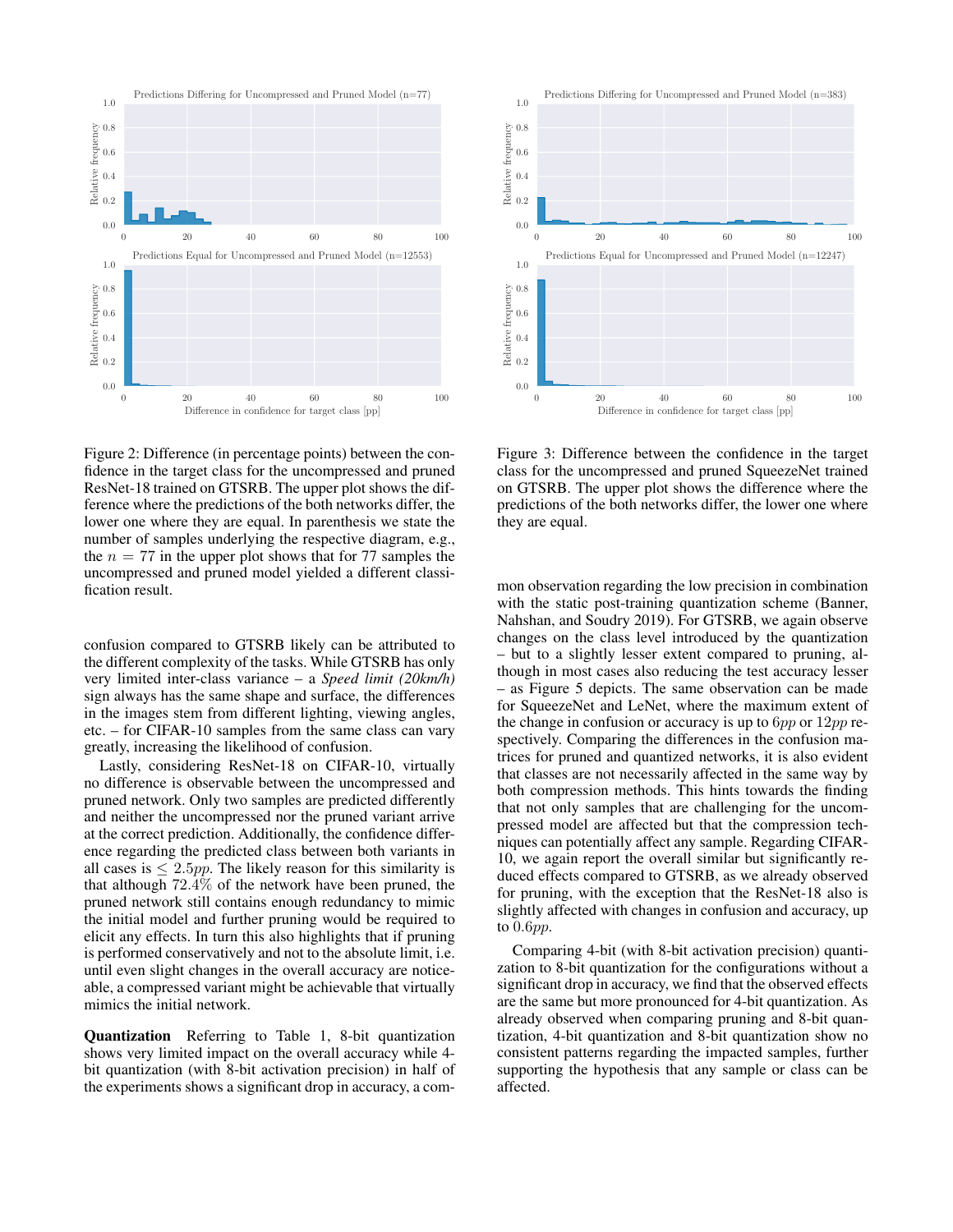

Figure 4: Difference between the confusion matrices for the uncompressed and pruned LeNet trained on CIFAR-10.

Combined Pruning and Quantization Lastly, we combine pruning and quantization, by applying 8-bit quantization to the pruned models. As Table 1 shows, this has a slightly higher impact on the overall drop in accuracy than if the compression techniques would be applied individually, which is to be expected. Overall, the same general effects are observable as if pruning or quantization are applied individually as Figure 6 shows. Regarding the effect on individual classes, patterns present in both compression techniques are combined, sometimes amplifying, other times canceling out the effects. Potentially this could lead to drastic effects, however, in our experiments we did not observe any. Also, it is noticeable that generally the number of samples where the uncompressed and the compressed model disagree is slightly higher than for any of the single compression variants. Generally speaking, the combination of both compression techniques, however, shows no peculiarities and does not introduce significant additional effects.

#### 3.4 Differences in the Relevance of Input Regions

In addition to the quantitative analysis performed in the previous section, we also qualitatively investigated the changes introduced by model compressing. For this, we generated saliency maps that highlight the salient input regions for a model's decision regarding the target class. Since statically quantized models in PyTorch don't support gradient calculation, we only analyze the changes between uncompressed and pruned model variants. In order to keep the number of images to analyze manageable, for each configuration we selected the 20 samples where the biggest difference in the saliency maps was present. To compare two saliency maps,



Figure 5: Difference between the confusion matrices for the uncompressed and 8-bit quantized ResNet-18 trained on GT-SRB.

we first performed a 3x3 average pooling with stride 3 over the saliency maps – to reduce the sensitivity towards pixellevel changes in the attention, putting a stronger emphasis on higher-level features – and afterwards computed the Mean Absolute Deviation (MAD) between the reduced saliency maps of the uncompressed and pruned model.

Figure 7 shows five selected saliency maps that summarize the observed findings. Overall, we did not observe any systematic changes between any model and its pruned variant. For example, in some instances, the pruned model focuses better on the foreground, giving the correct prediction, while the original model focuses on the background, classifying incorrectly, as Figure 7a representatively shows. However, this is not a consistent behavior, and the opposite effect can be observed as well, e.g., in Figure 7b, where the pruned model puts too much attention on the sky, classifying the image as an airplane. Furthermore, even for samples where both networks predict the same class, we can observe significant changes in the salience of different input regions, i.e, the models weight features differently or even rely on different ones. While in the previous sections we found virtually no differences between the uncompressed and pruned ResNet-18 on CIFAR-10, regarding their attention we could find noticeable differences as Figures 7d and 7e show. This effect is also not limited to our selected samples, as Figure 8 shows. With an average MAD of 7.7% between the saliency maps of the uncompressed and pruned ResNet-18, it highlights that although the effects of model compression might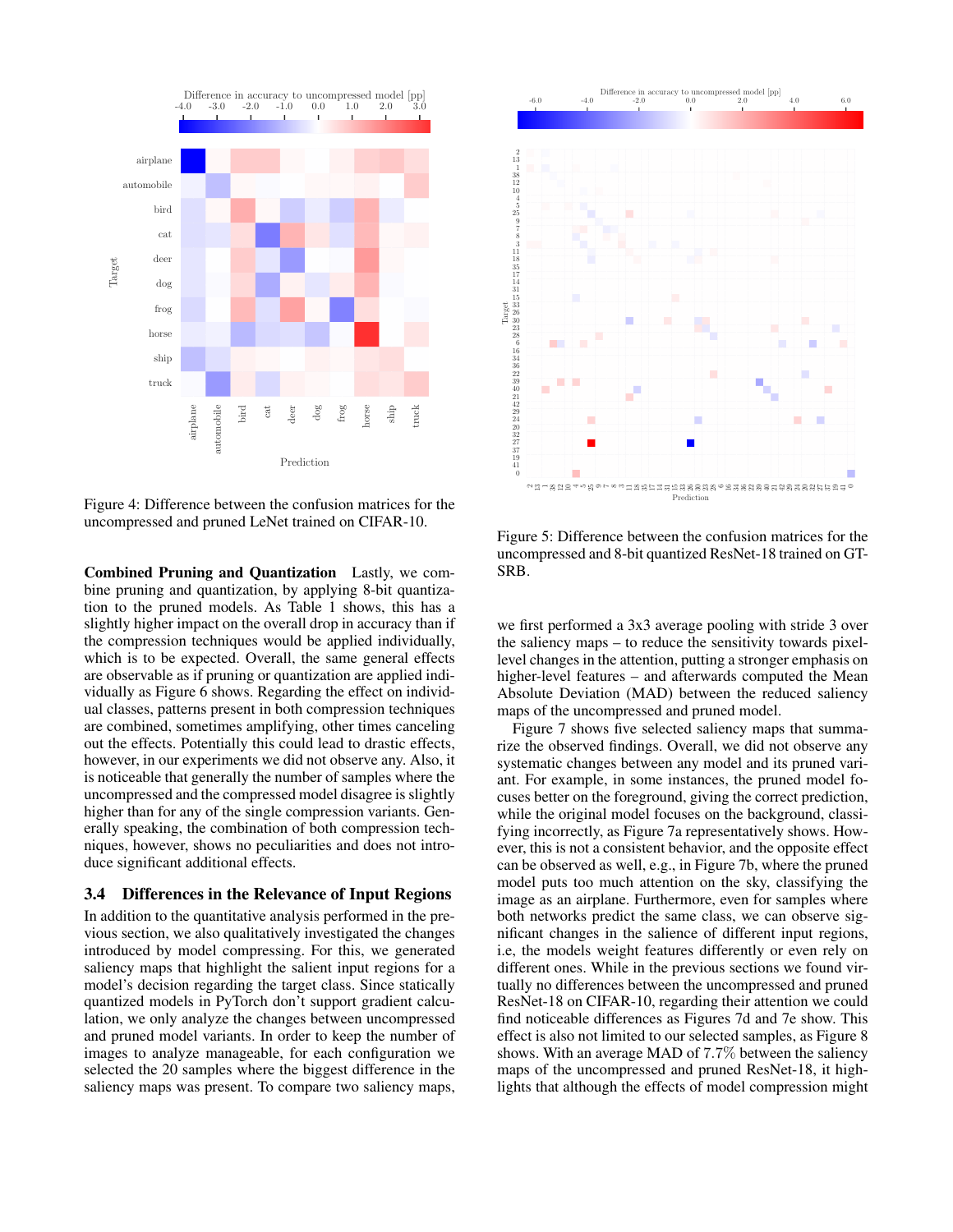

Figure 6: Difference between the confusion matrices for the uncompressed and the pruned + 8-bit quantized ResNet-18 trained on GTSRB.

not be noticeable at the level of dataset or even class-wise accuracy, it is definitely important to consider them in safety analyses, as it might, for example, introduce additional failures in corner cases where a model bases its decision on the wrong features.

#### 4 Conclusions and Future Work

In this paper, we investigated changes in the predictions of networks compressed with either post-training quantization, global unstructured pruning, or a combination of both. While the deviations from the test accuracy of the uncompressed model were minimal, we observed that the compression techniques still caused significant changes in the predictions. For one thing, we found that the accuracy of individual classes can change greatly – in our experiments up to  $15pp$  – and that the confusion between classes can vary to the same extent. For another thing, our investigation showed that also the confidence regarding the target class can change significantly, with extreme cases were the uncompressed model has zero confidence in the target class while the compressed variant has full confidence, and vice versa. Lastly, our comparison of saliency maps for uncompressed and pruned models revealed the presence of significant differences, hinting towards the two variants relying on or weighting features differently. It is to mention, however, that we did not observe the introduction of systematic errors, e.g., in the form of biases against infrequent classes. Nonetheless, based on the effects we observed, we strongly suggest to view model



(a) LeNet trained on CIFAR-10 (MAD=13%)



(b) LeNet trained on CIFAR-10 (MAD=12%)



(c) LeNet trained on CIFAR-10 (MAD=12%)



(d) ResNet-18 trained on CIFAR-10 (MAD=16%)



(e) ResNet-18 trained on CIFAR-10 (MAD=15%)

Figure 7: Comparison of saliency maps for the original and pruned variants of the LeNet and ResNet-18 trained on CIFAR-10. On the left is the original image with the target class annotated. Following that are the saliency maps for the original (middle) and pruned (right) model each annotated with the prediction of the respective model.



Figure 8: Distribution of the mean absolute deviations between the saliency maps of the uncompressed and pruned ResNet-18 trained on CIFAR-10.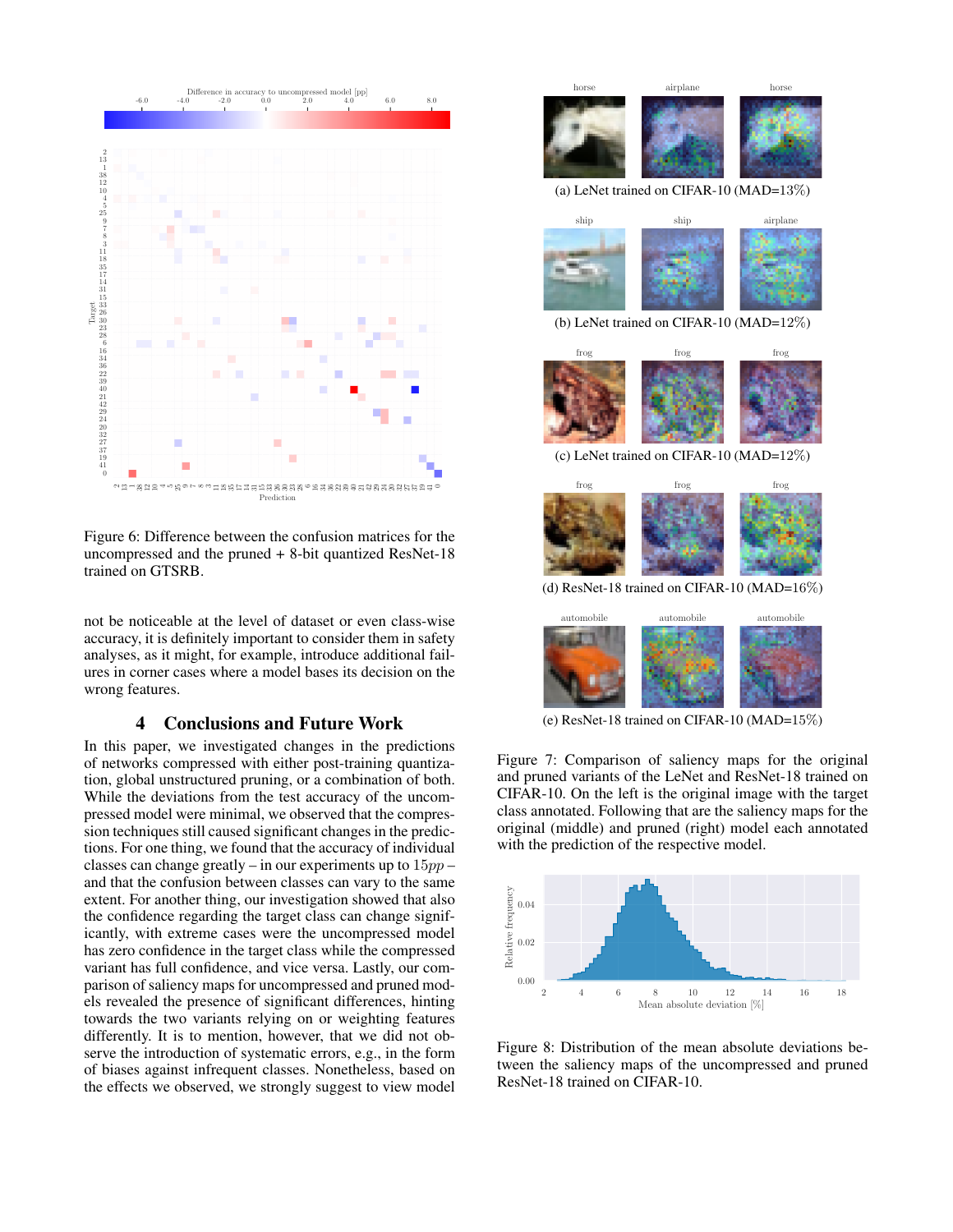compression as integral part of any ML development cycle and to consider it in early development stages. Model compression can cause substantial changes in the predictions of a network and with that bears the potential to introduce additional failure modes. These must be addressed in the system development and the earlier they are known, the better mitigation measures can be integrated in the system, overall facilitating the development process.

Regarding future work, we suggest to expand our experiments also to other model architectures, datasets, and tasks and to investigate other compression techniques, e.g., quantization-aware training, structured pruning, or knowledge distillation, as these are also highly relevant in practice. Furthermore, we deem it as highly important to further develop methods for systematically and rigorously analyzing machine learning systems that go beyond averaging metrics, as these hide many peculiarities that bear the potential for failures. Lastly, we deem it equally as important to continue research into the direction of continuous safety assurance (Burton et al. 2021b) in order to consider safety as integral part of the development of ML-based systems, addressing issues such as potentially negative effects due to model compression early on.

#### References

Ashok, A.; Rhinehart, N.; Beainy, F.; and Kitani, K. M. 2018. N2N Learning: Network to Network Compression via Policy Gradient Reinforcement Learning. In *Proc. ICLR*.

Banner, R.; Nahshan, Y.; and Soudry, D. 2019. Post Training 4-Bit Quantization of Convolutional Networks for Rapid-Deployment. In *Proc. NeurIPS*, 714, 7950–7958. Red Hook, NY, USA: Curran Associates Inc.

Bernhard, R.; Moellic, P.-A.; and Dutertre, J.-M. 2019. Impact of Low-Bitwidth Quantization on the Adversarial Robustness for Embedded Neural Networks. In *2019 International Conference on Cyberworlds (CW)*, 308–315.

Blalock, D. W.; Ortiz, J. J. G.; Frankle, J.; and Guttag, J. V. 2020. What Is the State of Neural Network Pruning? In *Proc. MLSys*. mlsys.org.

Burton, S.; Gauerhof, L.; and Heinzemann, C. 2017. Making the Case for Safety of Machine Learning in Highly Automated Driving. In *Computer Safety, Reliability, and Security*, LNCS, 5–16. Cham: Springer International Publishing.

Burton, S.; Gauerhof, L.; Sethy, B. B.; Habli, I.; and Hawkins, R. 2019. Confidence Arguments for Evidence of Performance in Machine Learning for Highly Automated Driving Functions. In *Computer Safety, Reliability, and Security*, LNCS, 365–377. Cham: Springer International Publishing.

Burton, S.; Kurzidem, I.; Schwaiger, A.; Schleiß, P.; Unterreiner, M.; Graeber, T.; and Becker, P. 2021a. Safety Assurance of Machine Learning for Chassis Control Functions. In *Computer Safety, Reliability, and Security*, LNCS. Cham: Springer International Publishing.

Burton, S.; McDermid, J. A.; Garnett, P.; and Weaver, R. 2021b. Safety, Complexity, and Automated Driving: Holistic Perspectives on Safety Assurance. *Computer*, 54(8): 22– 32.

Cai, Y.; Yao, Z.; Dong, Z.; Gholami, A.; Mahoney, M. W.; and Keutzer, K. 2020. ZeroQ: A Novel Zero Shot Quantization Framework. In *Proc. CVPR*, 13169–13178.

Cheng, Y.; Wang, D.; Zhou, P.; and Zhang, T. 2018. Model Compression and Acceleration for Deep Neural Networks: The Principles, Progress, and Challenges. *IEEE Signal Process. Mag.*, 35(1): 126–136.

Duncan, K.; Komendantskaya, E.; Stewart, R.; and Lones, M. 2020. Relative Robustness of Quantized Neural Networks Against Adversarial Attacks. In *Proc. IJCNN*, 1–8.

Ferianc, M.; Maji, P.; Mattina, M.; and Rodrigues, M. 2021. On the Effects of Quantisation on Model Uncertainty in Bayesian Neural Networks. *arXiv:2102.11062 [cs, stat]*.

Gui, S.; Wang, H. N.; Yang, H.; Yu, C.; Wang, Z.; and Liu, J. 2019. Model Compression with Adversarial Robustness: A Unified Optimization Framework. In *Proc. NeurIPS*, volume 32. Curran Associates, Inc.

Han, S.; Mao, H.; and Dally, W. J. 2016. Deep Compression: Compressing Deep Neural Network with Pruning, Trained Quantization and Huffman Coding. In *Proc. ICLR*.

Hawkins, R.; Paterson, C.; Picardi, C.; Jia, Y.; Calinescu, R.; and Habli, I. 2021. Guidance on the Assurance of Machine Learning in Autonomous Systems (AMLAS). *CoRR*, abs/2102.01564.

He, K.; Zhang, X.; Ren, S.; and Sun, J. 2016. Deep Residual Learning for Image Recognition. In *Proc. CVPR*, 770–778.

He, Y.; Kang, G.; Dong, X.; Fu, Y.; and Yang, Y. 2018. *Soft Filter Pruning for Accelerating Deep Convolutional Neural Networks*.

Hinton, G.; Vinyals, O.; and Dean, J. 2015. Distilling the Knowledge in a Neural Network. *arXiv:1503.02531 [cs, stat]*.

Hooker, S.; Courville, A.; Clark, G.; Dauphin, Y.; and Frome, A. 2021. What Do Compressed Deep Neural Networks Forget? *arXiv:1911.05248 [cs, stat]*.

Hubara, I.; Courbariaux, M.; Soudry, D.; El-Yaniv, R.; and Bengio, Y. 2018. Quantized Neural Networks: Training Neural Networks with Low Precision Weights and Activations. *Journal of Machine Learning Research*, 18(187): 1– 30.

Iandola, F. N.; Moskewicz, M. W.; Ashraf, K.; Han, S.; Dally, W. J.; and Keutzer, K. 2016. SqueezeNet: AlexNet-Level Accuracy with 50x Fewer Parameters and <1MB Model Size. *CoRR*, abs/1602.07360.

Kazmi, M.; Schüller, P.; and Saygin, Y. 2017. Improving Scalability of Inductive Logic Programming via Pruning and Best-Effort Optimisation. *Expert Systems With Applications*, 87: 291–303.

Krizhevsky, A. 2009. Learning Multiple Layers of Features from Tiny Images. 60.

Lecun, Y.; Bottou, L.; Bengio, Y.; and Haffner, P. 1998. Gradient-Based Learning Applied to Document Recognition. *Proc. IEEE*, 86(11): 2278–2324.

LeCun, Y.; Denker, J. S.; and Solla, S. A. 1989. Optimal Brain Damage. In Touretzky, D. S., ed., *Proc. NIPS*, 598– 605. Morgan Kaufmann.